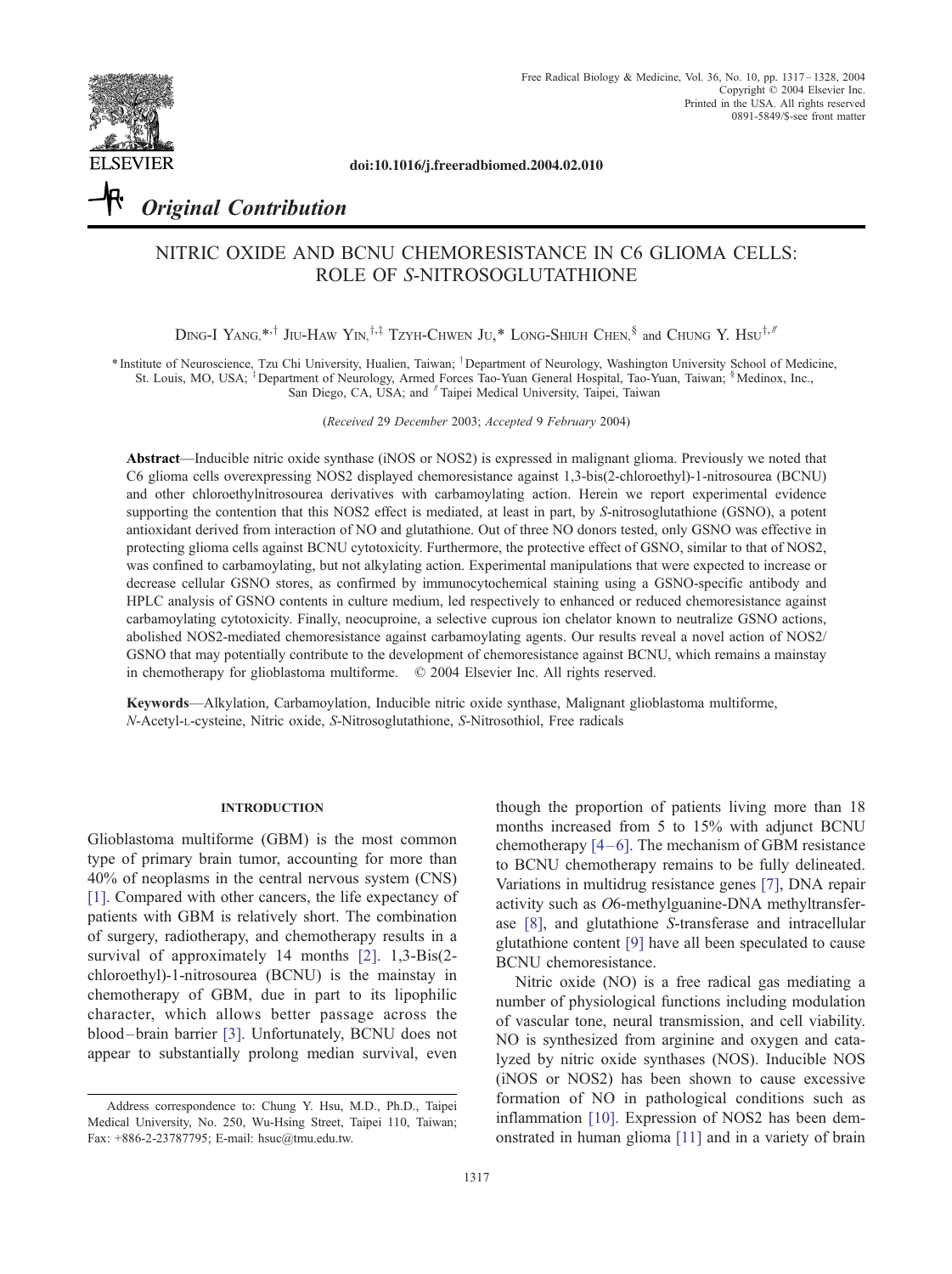tumors or peritumor areas, with its mRNA levels higher in malignant glioma than normal brain tissues [\[12\]](#page-9-0) or meningioma [\[13\].](#page-9-0) NO may contribute to antioxidant action via its interaction with glutathione to form Snitrosoglutathione (GSNO), an antioxidant that is two orders of magnitude more potent than the reduced form of glutathione (GSH) [\[14\].](#page-9-0) At micromolar concentrations, GSNO is capable of neutralizing oxidative stress exerted by peroxynitrite [\[15\],](#page-9-0) which is a highly reactive species derived from interaction of NO with superoxide anions [\[16\].](#page-9-0)

Chloroethylnitrosoureas such as BCNU and 1-(2 chloroethyl)-3-cyclohexyl-1-nitrosourea (CCNU) kill tumor cells via multiple cytotoxic actions including carbamoylation and alkylation [\[17\].](#page-9-0) In an earlier study, we noted that overexpression of NOS2 in rat C6 glioma cells enhances chemoresistance against the carbamoylating, but not alkylating, action of BCNU and related chloroethylnitrosourea derivatives [\[18\].](#page-9-0) In the present study, we report that GSNO may mediate NOS2-induced chemoresistance against carbamoylating agents in C6 glioma cells in vitro.

#### MATERIALS AND METHODS

#### **Materials**

All the chemicals were purchased from Sigma (St. Louis, MO, USA) unless otherwise specified. BCNU was from Bristol-Myers Squibb Inc. (Princeton, NJ, USA). Temozolomide was a gift from Dr. W. Robert Bishop at Schering-Plough Corporation (Kenilworth, NJ, USA). The three 1,2-bis(sulfonyl)hydrazine derivatives including 1,2-bis(methylsulfonyl)-1-(2-chloroethyl)-hydrazine (compound 1), 1,2-bis(methylsulfonyl)-1-[[(2-chloroethyl)amino]-carbonyl]-hydrazine (compound 3), and 1,2-bis(methylsulfonyl)-1-[[(methyl)amino]carbonyl] hydrazine (compound 5) were generously provided by Dr. Alan C. Sartorelli, Department of Pharmacology, Yale University School of Medicine. The synthesis and characterization of compounds 1, 3, and 5 have been described in detail elsewhere [\[19,20\].](#page-10-0)

#### Cell culture and transient gene transfer

Rat C6 glioma cells (American Type Culture Collection, Rockland, MD, USA) were grown in HAM's F-12 medium (BioWhittaker, Walkersville, MD, USA) supplemented with 15% horse serum (BioWhittaker), 2.5% fetal bovine serum (BioWhittaker), 0.15% sodium bicarbonate,  $100$  U/ml penicillin, and  $100 \mu g/ml$  streptomycin (Life Technologies, Grand Island, NY, USA). Transient transfection of a NOS2-expressing construct, NS05 (Oxford Biomedical Research, Oxford, MI, USA), and the negative control vector pcDNA3.1 (Invitrogen, Carlsbad, CA, USA) in 24-well culture vessels using SuperFect (Qiagen Inc., Valencia, CA, USA) was performed according to the manufacturers' instructions with a ratio of DNA to SuperFect reagent of 1:2 for 3 h. DNA/ SuperFect mixtures were then removed and the cells were washed twice with phosphate buffered saline (PBS) before fresh medium was applied. Cells were cultured for an additional 24 h to allow NOS2 expression. Successful transfection of NS05 causing NOS2 overexpression in C6 glioma cells has been previously confirmed by Western blotting and by an increase in the nitrite content based on the Griess reaction [\[18\].](#page-9-0) The empty vector pcDNA3.1 was separately transfected to serve as negative controls. In the present study, NOS2 overexpression was confirmed by an increase in the medium nitrite content based on the Griess reaction.

#### Drug treatments

The transfected NOS2 gene was allowed to express for 24 h before the transfectants were challenged with chemotherapeutic drugs for an additional 12 to 48 h, depending on the agent used. In selected experiments where cytotoxicity was examined following alteration of cellular glutathione levels, cells were pretreated with Nacetyl-L-cysteine (NAC), a glutathione precursor for 2 h or buthionine sulfoximine (BSO,  $125 \mu M$ ), an irreversible inhibitor of  $\gamma$ -glutamylcysteine synthetase that depletes cellular glutathione stores, for 18 h before exposure to chemotherapeutic agents. In selected experiments in which the long-term effects of low-dose chemotherapeutic agents were tested to simulate clinical situations, cells at lower densities (less than 10%) were treated with cyclohexyl isocyanate or temozolomide with or without GSNO for 5 days. Culture medium containing the drugs was replenished every 24 h until the end of the experiments when cell viability was assessed.

## Nitrite assay, GSNO measurement, and immunocytochemistry

The extent of NO formation was assessed by using the Griess reaction to measure the amount of nitrite released into the medium as reported previously [\[18,21\].](#page-9-0) The GSNO content of medium was quantitatively determined by HPLC as described [\[22\].](#page-10-0) Briefly, culture medium was filtrated through a filter disk with a pore size of  $0.22 \mu m$  and then 10  $\mu$ l of filtrated medium was diluted with  $90 \mu l$  of phosphate butter (50 mM, pH 7.4). The diluted samples were then injected into a reverse phase C-18 column (250  $\times$  4.6 mm) at a flow rate of 1 ml/min with a total running time of 13 min. The composition of the mobile phase solvent was 10% acetonitrile and 90% sodium dihydrogen phosphate (10 mM) containing 1-octanesalfonic acid (10 mM) in HPLC-grade water. The signal was detected at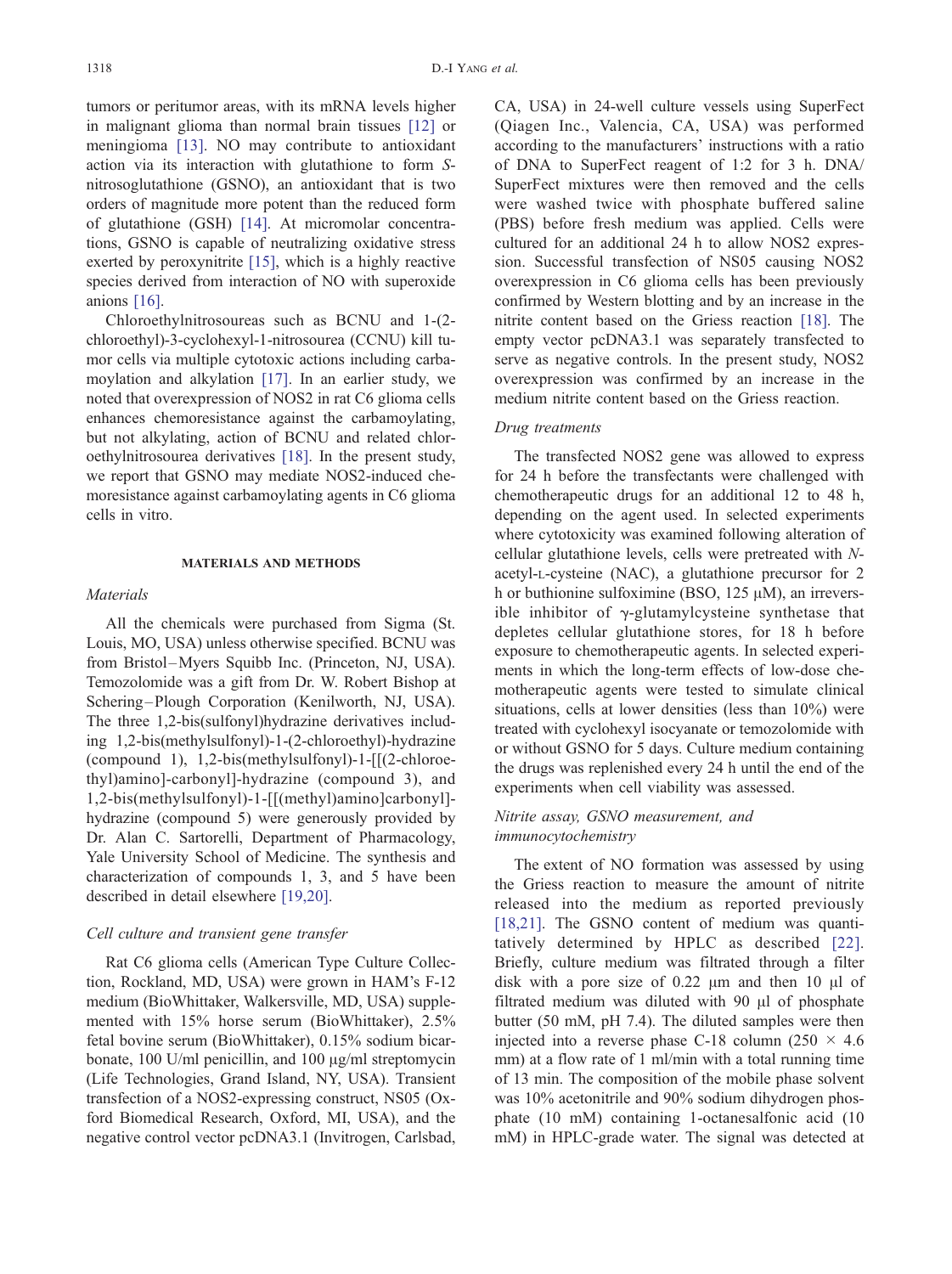<span id="page-2-0"></span>208 nm. GSNO purchased from Sigma was spiked as the standard.

For immunofluorescence staining of cellular GSNO, cells after various experimental manipulations were fixed with 4% formaldehyde in  $1 \times$  PBS for 20 min. A mouse monoclonal antibody against GSNO (A.G. Scientific, Inc., San Diego, CA, USA) was then applied at 1:2000 for 16 h at  $4^{\circ}$ C to stain the intracellular GSNO after fixation. The fluorescein-conjugated goat anti-mouse IgG secondary antibody (Molecular Probes, Eugene, OR, USA) was applied at 10  $\mu$ g/ml for 1 h to recognize the GSNO primary antibody. The immunostained cultures were monitored under a Nikon vFM fluorescence microscope. Images were acquired with the B-2A filter. Four fields were randomly selected in each experimental condition for counting GSNO-positive cells.

#### Cell viability assays

For quantitative measures of the extent of cell survival or death, MTT and trypan blue exclusion assays were performed as previously described [\[18,23\].](#page-9-0)

#### Statistical analysis

Results are expressed as means  $\pm$  SD. Statistical analysis was performed using Student's unpaired  $t$  test between two experimental groups. Multiple groups were analyzed by one-way analysis of variance (ANOVA) followed by a post hoc Student-Newman-Keuls test. A  $p$  value less than .05 was considered significant.

#### **RESULTS**

#### Effects of NO donors on BCNU chemoresistance

We have previously shown that overexpression of NOS2 in C6 glioma cells leading to increases in the medium nitrite content confers chemoresistance against BCNU and other chloroethylnitrosoureas with carbamoylating action [\[18\]](#page-9-0). Based on this study, we assumed that an increase in cellular NO content to a similar magnitude would result in approximately the same degree of chemoresistance against BCNU. Thus, various concentrations of three NO donors, namely, GSNO, SNAP, and SIN-1, were tested in attempts to achieve cellular NO levels that would be comparable to that achieved by NOS2 overexpression to induce BCNU chemoresistance. We noted an increase in medium nitrite content after exposure of C6 cells to these three NO donors (Fig. 1A), reflecting probable increases in the cellular NO levels. Despite the finding that medium nitrite content was increased to a similar extent by these NO donors, their relative potencies in conferring chemoresistance against BCNU were variable (Fig. 1B). Only GSNO at 100 and 150  $\mu$ M conferred chemoresistance against BCNU cytotoxicity



Fig. 1. Effect of NO donors on BCNU chemoresistance. (A) Nitrite levels, as determined by the Griess reaction, in the medium from cells treated with GSNO, SNAP, or SIN-1 at the indicated concentrations for 12 h. (B) Percentage survival of cells exposed to  $0.47 \text{ mM}$  (100  $\mu$ g/ml) BCNU along with GSNO, SNAP, or SIN-1 at the indicated concentrations for 12 h. Cell survival was measured by the MTT assay. \*\*\* $p < .001$ , significant difference as compared with the cells treated with BCNU but without GSNO. Data shown are mean  $\pm$  SD and are representative of three separate experiments in triplicate samples with similar results.

(Fig. 1B). As NOS2 transfection occurred prior to BCNU exposure [\[18\],](#page-9-0) we also tested whether pretreatment with the NO donors was required for their actions. When C6 glioma cells were pretreated with these three reagents followed by BCNU exposure, we found SNAP, another S-nitrosothiol that also release NO, afforded protection; SIN-1 was, however, completely ineffective (data not shown).

## Effects of GSNO on carbamoylating and alkylating agents

BCNU exerts its tumoricidal effects by both carbamoylating and alkylating actions. The NOS2-induced chemoresistance, however, is confined only to carbamoylating cytotoxicity of BCNU [\[18\].](#page-9-0) We therefore tested whether the GSNO effect against BCNU toxicity was also restricted to the carbamoylating action. GSNO dose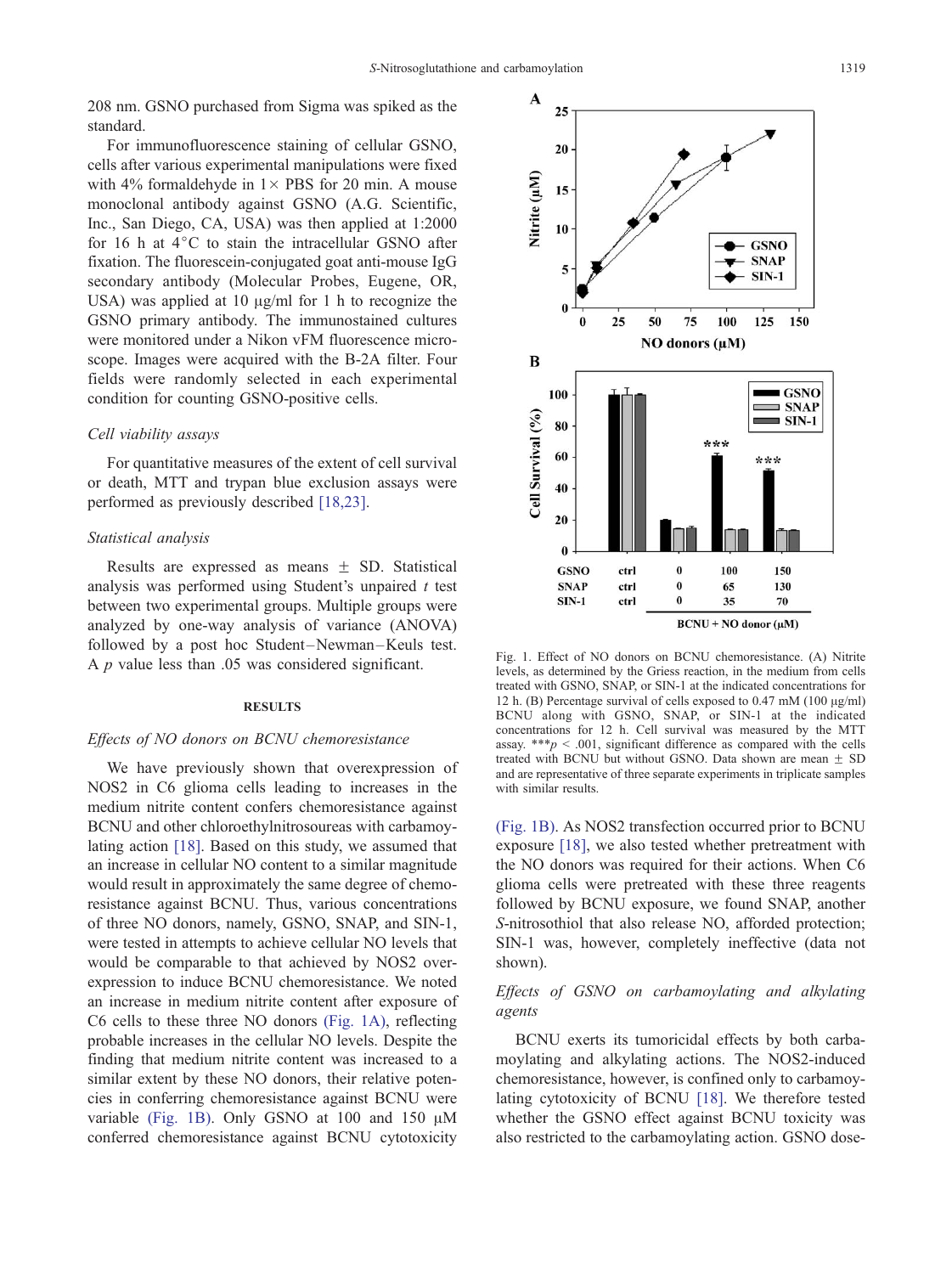<span id="page-3-0"></span>dependently attenuated cytotoxicity against compound 5, an agent carrying exclusively carbamoylating activity [\[19,20\],](#page-10-0) based on both MTT and trypan blue exclusion assays (Fig. 2A). Similar effects of GSNO were observed with compound 3, another chloroethylnitrosourea analog with carbamoylating action [\[19,20\],](#page-10-0) as well as cyclohexyl isocyanate and 2-chloroethyl isocyanate, the respective carbamoylating metabolites of CCNU and BCNU (data not shown). In contrast to its potent neutralizing effect against the carbamoylating agents, GSNO up to  $400 \mu M$  did not confer chemoresistance against alkylating agents including compound 1 and temozolomide (Fig. 2B). Indeed, GSNO at concentrations greater than  $400 \mu M$  caused dose-dependent cell death irrespective of the presence of chemotherapeutic reagents (data not shown).

The results presented in the previous [\[18\]](#page-9-0) and current studies suggest that both NOS2 expression and exogenous application of GSNO protect C6 glioma cells specifically against carbamoylating, but not alkylating, agents. However, high concentrations (millimolar) of these chemotherapeutic agents were used in short-term experiments  $(12-48)$  h) in our studies, which do not mimic clinical situations. To address this concern, we treated C6 glioma cells at low densities (less than 10% confluence) with a lower concentration (500  $\mu$ M) of the chemotherapeutic agents for an extended period (up to 5 days) in the presence and absence of GSNO. At a lower dose with extended exposure, GSNO was still effective in conferring chemoresistance in C6 glioma cells against carbamoylating agents including cyclohexyl isocyanate, but not temozolomide, which is an alkylating agent (Fig. 2C).

# Immunofluorescence detection of intracellular GSNO and HPLC analysis of GSNO level in culture medium

GSNO is derived from interaction between NO and glutathione [\[24\].](#page-10-0) Heightened NO contents and/or enriched glutathione stores may increase cellular GSNO level to an extent that is detectable by immunofluorescence staining using a GSNO-specific antibody. Conversely, depletion of glutathione stores may lead to a lower cellular GSNO concentration that is below the detection limit of immunostaining. We therefore examined whether manipulations of NO and/or glutathione contents in C6 glioma cells may correspondingly alter the numbers of cells positively stained with the GSNO antibody based on immunofluorescence studies. Morphological examination under a phase-contrast microscope demonstrated that, under these experimental conditions, total numbers of the cells did not change significantly (data not shown). We found that induction of NOS2 by cytokine exposure [\(Fig. 3B\)](#page-4-0) or pretreatment with S-nitrosothiols,



Fig. 2. Effects of GSNO on chemoresistance against carbamoylating and alkylating agents. (A) C6 glioma cells were exposed to 0.8 mM compound 5 without or with GSNO at the indicated concentrations for 24 h. \*\*\* $p \leq 0.001$ , significant difference from samples exposed to compound 5 only. ctrl, cells without any treatment. Cell survivals were all based on the MTT assay. Inset: cell survival as determined by the trypan blue exclusion assay with (hatched bars) or without (solid bars) 100  $\mu$ M GSNO.  $\frac{1}{1}$   $\pi$  < .001. (B) Cells were exposed to 3 mM compound 1 (open circles) or 3 mM temozolomide (solid triangles) along with GSNO at the indicated concentrations for 48 h. Cells treated with GSNO only (solid circles) served as negative controls. Note that GSNO up to 400 µM did not alter chemoresistance against compound 1 or temozolomide. (C) Cells were exposed to 500  $\mu$ M cyclohexyl isocyanate or 500  $\mu$ M temozolomide in the absence (solid bars) or presence (hatched bars) of 100 µM GSNO for 5 days, with fresh medium containing the drugs replenished every 24 h. Control cells were without cyclohexyl isocyanate or temozolomide treatment. Cell survival was measured by the MTT assay.  $* p < .01$ . Data shown are means  $\pm$  SD and are representative of three separate experiments with similar results.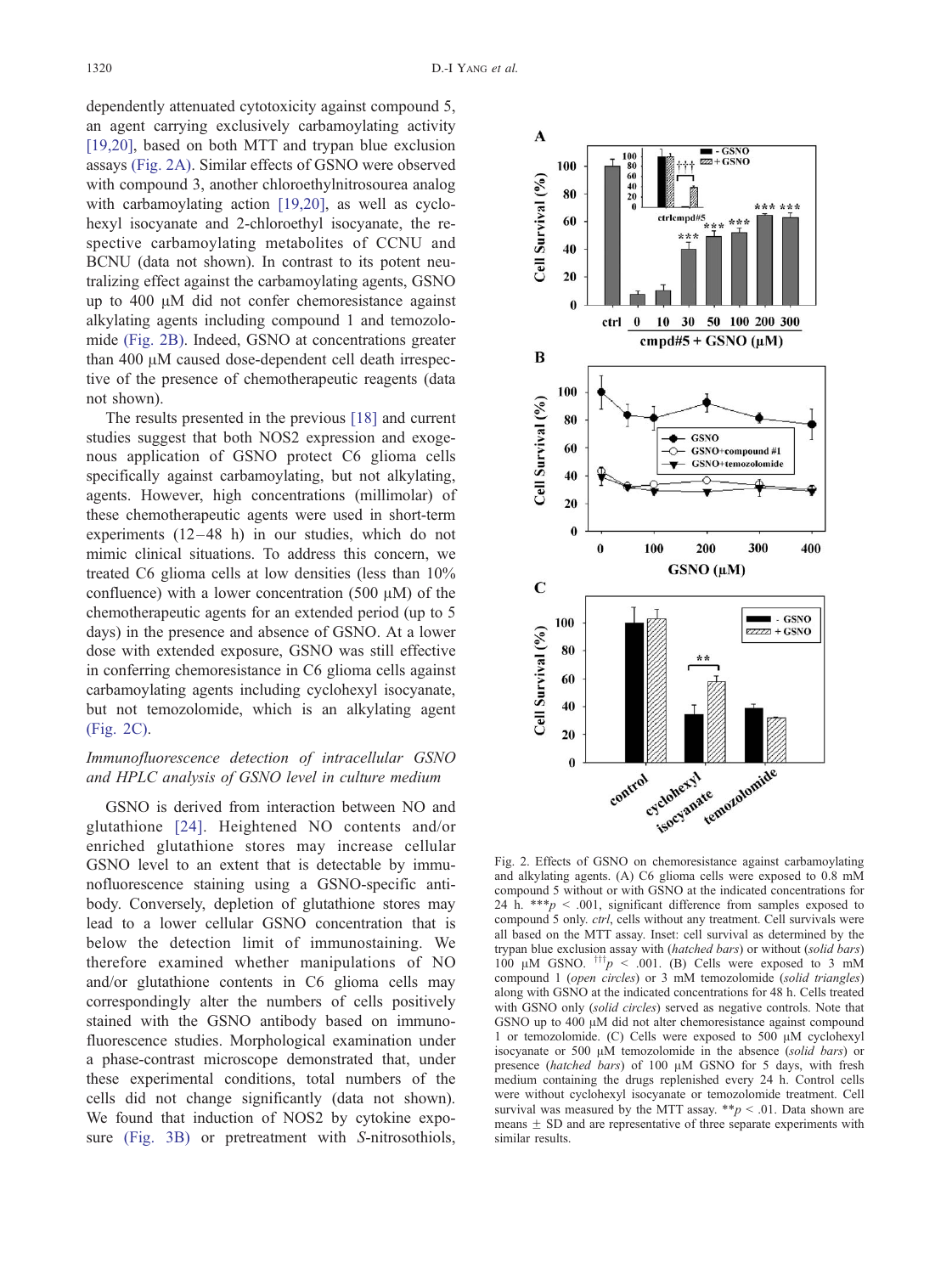<span id="page-4-0"></span>

Fig. 3. Altered intracellular GSNO levels and medium GSNO contents in C6 glioma cells under various experimental conditions. (A) Control cells were not treated. (B) Cells were treated with tumor necrosis factor  $\alpha$  (TNF- $\alpha$ , 50 ng/ml), interferon- $\gamma$  (IFN- $\gamma$ , 200 U/ml), and lipopolysaccharide (LPS, 1  $\mu$ g/ml) for 24 h to induce NOS2. (C) Cells were incubated with  $30 \mu$ M GSNO for 24 h. (D) Cells were treated with 130  $\mu$ M SNAP for 24 h. (E) Cells were treated with 125  $\mu$ M BSO for 18 h followed by cytokine treatments as described in (B). (F) Cells were exposed to 0.5 mM NAC for 2 h prior to cytokine treatments as described in (B). (A-F) 400  $\times$  magnification. (G) Summarized results for the numbers of GSNO-positive cells after various experimental manipulations as described above. Four visual fields were randomly selected for each experimental condition  $(A - F)$  to conduct the counting. Means  $\pm$  SD. \*\*p < .01 and \*\*\*p < .001 as compared with untreated control cells. (H) Cells were transfected with NS05 alone for 24 h (NOS2) or were previously exposed to 0.5 mM NAC for 2 h before NS05 transfection (NOS2+NAC). Cells transfected with pcDNA3.1 served as negative controls (control). Medium GSNO was assessed by HPLC as described under Materials and Methods. Data shown are means  $\pm$  SD.  $^{†}p$  < .01 and  $^{†}tp$   $\leq$ .001 as compared with untreated control cells.

including GSNO (Fig. 3C) and SNAP (Fig. 3D), led to increased numbers of cells positively stained with GSNO antibody as compared with the untreated controls treatments (Fig. 3A). In addition to NO, glutathione is another component that may dictate the formation of GSNO. BSO depletes the cellular glutathione stores, including both the reduced and oxidized forms, by inhibiting  $\gamma$ -glutamylcysteine synthetase, which catalyzes glutathione biosynthesis [\[25\].](#page-10-0) NAC is a glutathione precursor that may enrich cellular gluta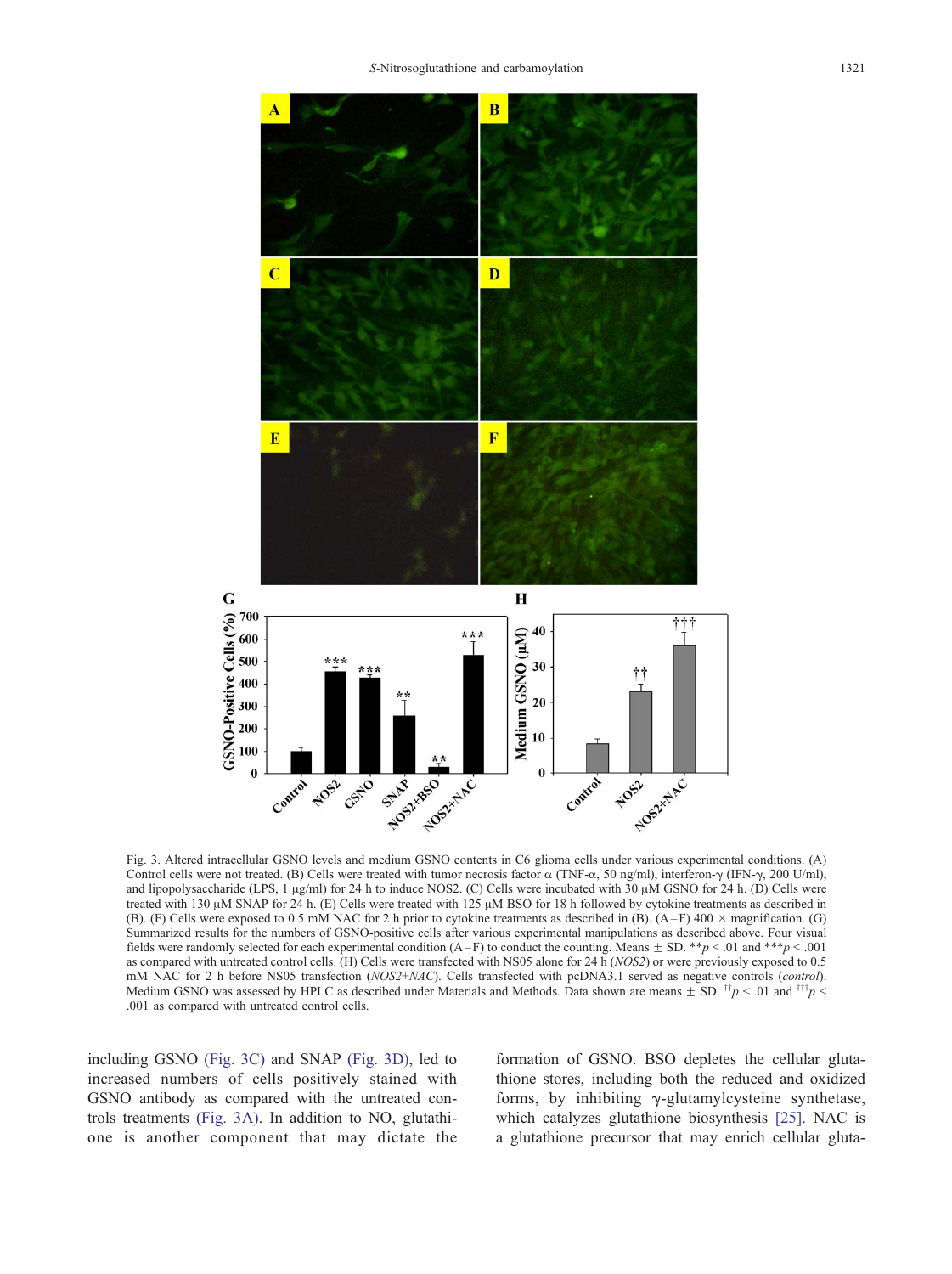<span id="page-5-0"></span>thione stores in glial cells [\[26\].](#page-10-0) We therefore pretreated C6 glioma cells with BSO and NAC to respectively deplete and increase cellular glutathione contents before NOS2 expression. The immunofluorescence data clearly revealed that, despite NOS2 expression as confirmed by Griess reaction (data not shown), cells depleted of cellular glutathione stores with BSO preexposure displayed very few cells stained with GSNO antibody [\(Fig.](#page-4-0) 3E). In contrast, numerous cells were positive for GSNO immunostaining with glutathione enrichment by NAC on NOS2 overexpression [\(Fig. 3F\).](#page-4-0) Counting of fluorescent cells in each visual field provided a semiquantitative analysis of the alterations in the numbers of GSNO-positive cells under various experimental manipulations [\(Fig. 3G\).](#page-4-0)

GSNO is a nitrosylated glutathione. Glutathione can be exported into medium via multidrug resistance protein 1 in cultured rat astroglial cells [\[27,28\].](#page-10-0) We therefore speculated that the increased intracellular GSNO contents may indirectly result in heightened medium GSNO levels, which allows HPLC analysis for quantification. Cells were either pretreated with NAC or not pretreated prior to overexpression of NOS2. NAC did not alter NOS2 expression as assessed by the Griess reaction (data not shown). As expected, overexpression of NOS2 alone resulted in the increase in medium GSNO content; glutathione enrichment by NAC treatment (0.5 mM for 2 h) coupled with NOS2 overexpression for an additional 24 h further enhanced medium GSNO level [\(Fig. 3H\).](#page-4-0) Together, the results shown in [Fig. 3](#page-4-0) demonstrate that manipulations of NO and/or glutathione content may modulate cellular GSNO levels based on immunofluorescence staining and HPLC analysis.

# Effects of glutathione depletion and enrichment on NOS2-induced chemoresistance against carbamoylating agents

Given the hypothesis that GSNO formation is a key step in the development of carbamoylating chemoresistance, various experimental manipulations that modulate GSNO formation should correspondingly affect glioma chemoresistance. We have demonstrated that NOS2 overexpression [\[18\]](#page-9-0) and exogenous application of GSNO both increased cellular GSNO stores and enhanced chemoresistance (the present study). We further tested the effects of glutathione, another key component for GSNO biosynthesis, on carbamoylating chemoresistance. BSO pretreatment completely abolished NOS2-induced chemoresistance against BCNU (Fig. 4A). Similar effects were observed with other carbamoylating agents including compound 5 (Fig. 4B) and compound 3 (Fig. 4C). Thus, glutathione depletion that has prevented GSNO formation despite overexpression of NOS2 [\(Fig. 3E\)](#page-4-0) abolishes NOS2-induced chemo-



Fig. 4. BSO effects on chemoresistance against carbamoylating agents. (A) Cells transfected with NOS2-expressing construct NS05 (hatched bars) or empty vector pcDNA3.1 (solid bars) were pretreated with 125 µM BSO alone for 18 h and then exposed to BCNU at 0.47 mM for an additional 12 h (BSO+BCNU). Note that BCNU exposure resulted in almost total killing with 0% survival in pcDNA3.1 transfectants with or without BSO pretreatment. Cell survivals are based on the trypan blue exclusion assay. \*\*\* $p$  < .001. (B, C) Cells transfected with NS05 (hatched bars) or pcDNA3.1 (solid bars) were pretreated with and without BSO (125 µM for 18 h) before exposure to 0.8 mM compound 5 (B) or 0.6 mM compound 3 (C) for an additional 24 h. \*\*\* $p < .001$ . Cell survival in (B) and (C) was determined by the MTT assay. Data shown are means  $\pm$  SD and are representative of three separate experiments with similar results.

resistance against the carbamoylating action of chloroethylnitrosoureas (Fig. 4).

We also determined the effect of NAC on NOS2 induced chemoresistance against BCNU and other carbamoylating agents. At concentrations greater than 1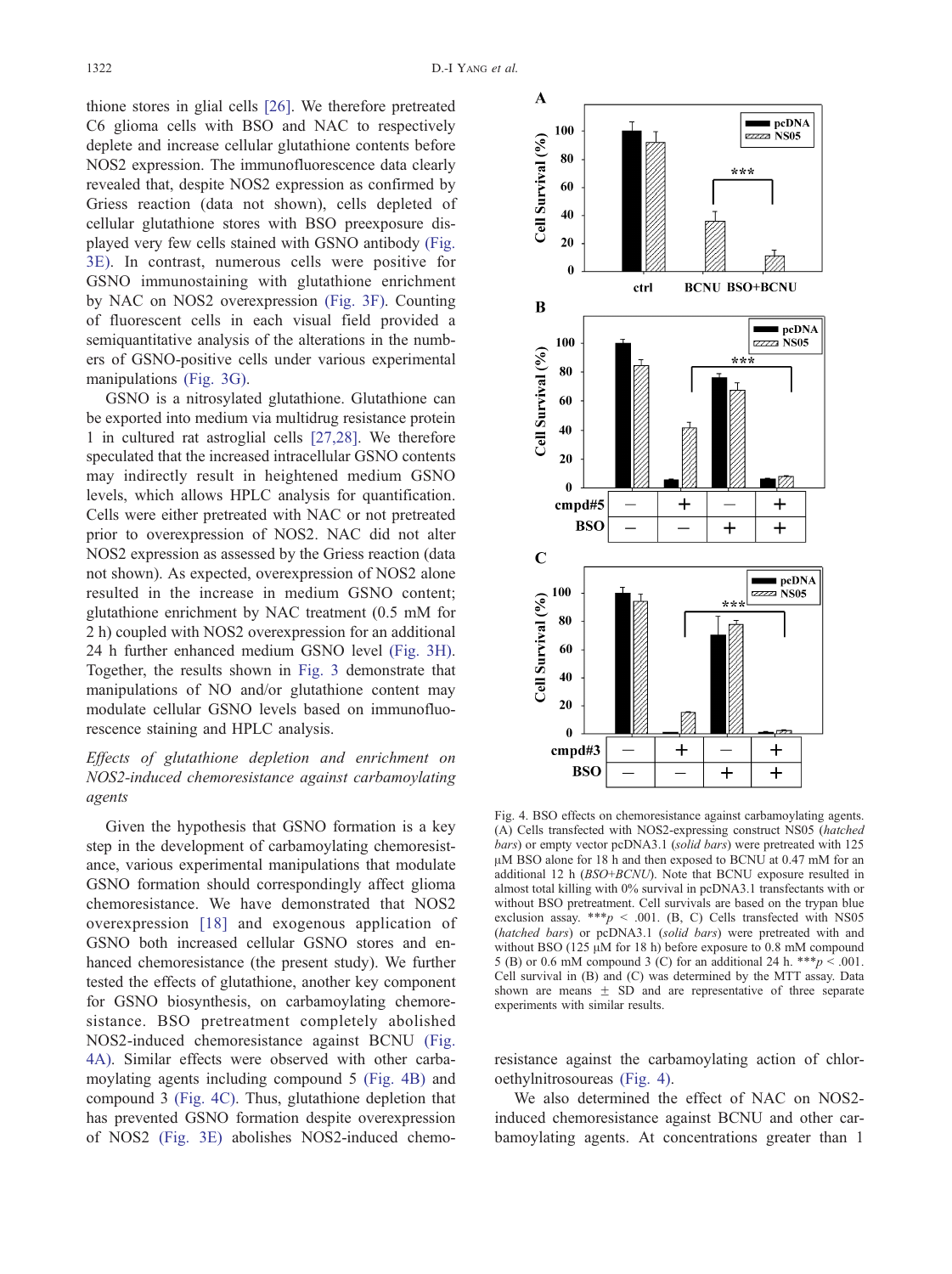mM, NAC effectively enhanced chemoresistance against BCNU in C6 glioma cells overexpressing NOS2 (Fig. 5A), suggesting a synergistic protective action exerted by NAC and NO, probably via the formation of GSNO. NAC alone was also effective in protecting C6 cells from other carbamoylating agents such as compound 5 (Fig. 5B) and compound 3 (data not shown), but failed to exert similar effects on the alkylating agents including compound 1 and temozolomide (Fig. 5C).

# Effects of copper chelators on GSNO- and NOS2-mediated chemoresistance against carbamoylating action

If GSNO plays crucial roles in mediating the observed NOS2 effects against the carbamoylating cytotoxicity of chloroethylnitrosoureas, reagents capable of altering GSNO action are expected to correspondingly modulate the NOS2 action. Copper ions and selective copper chelators have been used to study the biological actions of GSNO  $[29-37]$ . We therefore tested the effects of selected copper chelators on GSNO- and NOS2-induced chemoresistance against carbamoylating agents. Neocuproine, a cuprous ion chelator, abolished the chemoresistance exerted by GSNO against compound 5; cuprizone, a cupric ion chelator was, however, without effect [\(Fig. 6A\).](#page-7-0) Given that neocuproine effectively eliminated GSNO-mediated chemoresistance against compound 5, we predicted that neocuproine should also block NOS2-induced chemoresistance against carbamoylating agents, if GSNO is indeed the mediator of this NOS2 action. As expected, neocuproine, but not cuprizone, dose-dependently reduced chemoresistance against BCNU in C6 glioma cells overexpressing NOS2 [\(Fig.](#page-7-0) 6B). That neocuproine was effective in abolishing chemoresistance induced by GSNO as well as that by NOS2 overexpression is consistent with the contention that NOS2-induced chemoresistance against carbamoylating agents is, at least in part, mediated by GSNO.

# Effects of other cellular events downstream of NOS2 expression

In addition to a heightened GSNO content, NOS2 expression and subsequent increase in NO synthesis may have other biological actions that could contribute to the observed chemoresistance against carbamoylating activity. A number of other cellular events downstream of NOS2 expression were studied to exclude their potential involvement in conferring chemoresistance. NO may nitrosylate the active cysteine residues on caspases to diminish their activity, leading to an inhibition of apoptotic processes [\[38\]](#page-10-0). z-VAD, a broad-spectrum caspase inhibitor, did not confer chemoresistance against BCNU in C6 glioma cells with or without NOS2 overexpression (data not shown). Cyclic GMP (cGMP) is a mediator of



Fig. 5. NAC effects on chemoresistance against carbamoylating and alkylating agents. (A) Cells transfected with NS05 or pcDNA3.1 without or with NAC pretreatment  $(0.1 - 2.0 \text{ mM}$  for 2 h) followed by BCNU exposure (0.47 mM) for 12 h. \*\*\*  $p < .001$ . (B) C6 glioma cells were pretreated without or with NAC at the indicated concentrations for 2 h before exposure to 0.8 mM compound 5. \*\*\*  $p < .001$ , significant difference from cells treated with compound 5 but without NAC. (C) The experimental protocol was similar to (B) except compound 1 (3 mM) and temozolomide (3 mM) were used. Note that NAC pretreatments did not alter chemoresistance against compound 1 or temozolomide. Cell survival was based on the MTT assay. Data shown are means  $\pm$  SD and are representative of three separate experiments with similar results.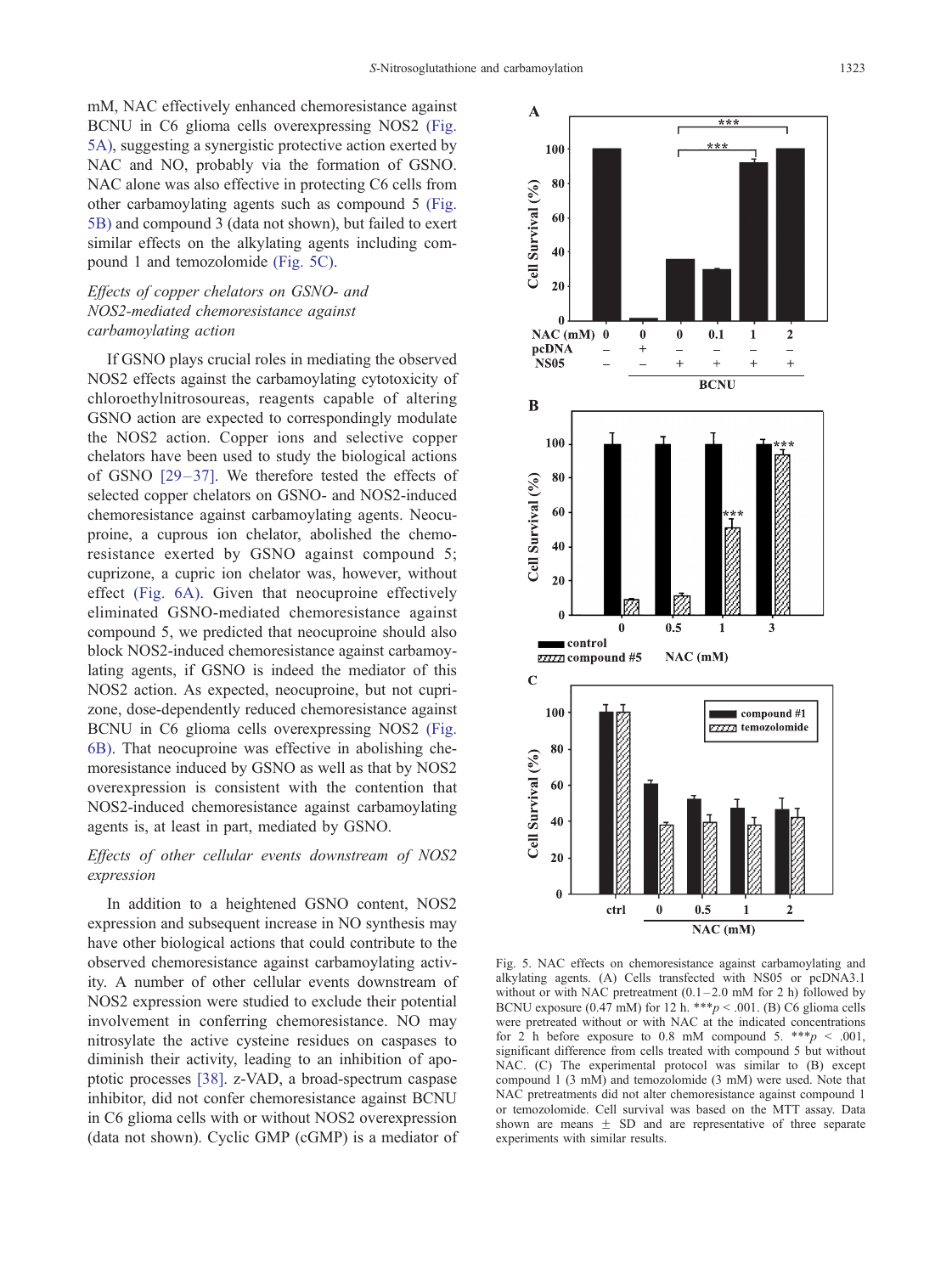<span id="page-7-0"></span>

Fig. 6. Effects of copper chelators on GSNO- and NOS2-mediated chemoresistance. (A) Cells were treated with  $100 \mu M$  GSNO alone (GSNO), 0.8 mM compound 5 alone (#5), or both reagents without and with neocuproine (solid bars) or cuprizone (hatched bars) at the indicated concentrations.  $**p < .01$  compared with the cells treated with both GSNO and compound 5 but without neocuproine. (B) Cells were transfected with NS05 and then exposed to BCNU (0.47 mM) for 12 h without and with neocuproine (open circles) or cuprizone (solid circles) at the indicated concentrations. \*\*\* $p < 0.001$  compared to cells treated with the same concentrations of cuprizone. Cell survival rates were based on the MTT assay. Data shown are means  $\pm$  SD and are representative of three experiments with similar results.

selected NO actions in primary astrocyte cultures [\[39\].](#page-10-0) 8- Bromo-cGMP, a slowly hydrolyzable analog of cGMP that activates its downstream kinases, did not enhance chemoresistance against BCNU in C6 glioma cells (data not shown). Finally, neither exogenous sodium nitrite nor conditioned medium derived from cells overexpressing NOS2 with elevated nitrite/nitrate levels conferred chemoresistance against BCNU (data not shown).

#### DISCUSSION

We have reported previously that overexpression of NOS2 confers chemoresistance against carbamoylating agents including BCNU, CCNU, compound 5, compound 3, 2-chloroethyl isocyanate, and cyclohexyl isocyanate in C6 glioma cells [\[18\].](#page-9-0) In the present study, we further characterize the molecular mechanism underlying this novel in vitro effect. Our findings suggest that

GSNO likely plays an important role in this NOS2 induced chemoresistance against carbamoylating agents. Several lines of evidence support this contention. First, among the three NO donors tested, only GSNO conferred BCNU chemoresistance [\(Fig. 1\).](#page-2-0) Exogenous GSNO also enhanced chemoresistance against all the carbamoylating agents tested including compound 5, compound 3, cyclohexyl isocyanate, and 2-chloroethyl isocyanate, but not against alkylating agents such as compound 1 and temozolomide [\(Fig. 2\).](#page-3-0) Second, experimental manipulations expected to increase or decrease cellular GSNO content [\(Fig. 3\)](#page-4-0) correspondingly affected carbamoylating chemoresistance [\(Figs. 4 and 5\)](#page-5-0) [\[18\].](#page-9-0) Third, copper ions have been shown to modulate GSNO action; selective chelators for  $Cu^+$  and  $Cu^{2+}$  were used to characterize the copper-mediated GSNO metabolism [\[29,31\].](#page-10-0) We found that neocuproine (a  $Cu<sup>+</sup>$  chelator), but not cuprizone (a  $Cu^{2+}$  chelator), was effective in blocking the development of chemoresistance against carbamoylating agents induced by NOS2 overexpression as well as that induced by exogenous GSNO (Fig. 6). That neocuproine, which was capable of abolishing GSNO-dependent chemoresistance, effectively neutralized chemoresistance associated with NOS2 further strengthens the notion that NOS2-induced chemoresistance against carbamoylating agents depends on the formation of GSNO. Finally, other cellular events downstream of NO were excluded as being responsible for NOS2-induced chemoresistance against carbamoylating agents. These include NO-dependent inhibition of caspase activity, activation of guanylyl cyclase with resultant activation of cGMP-dependent protein kinases, and an increase in the nitrite/nitrate content (data not shown).

GSNO has been implicated in various biological functions that are mostly attributed to its ability to release NO. Degradation of GSNO with resultant release of NO and GSSG can be catalyzed by  $Cu^+$  [\[24,30\].](#page-10-0) Recently, GSNO has also been reported to act as an antioxidant two orders of magnitude more potent than GSH, capable of protecting brain dopaminergic neurons against iron-induced oxidative stress [\[40,41\].](#page-10-0) However, decomposed GSNO lacks such antioxidative and neuroprotective activities (Yang and Hsu, unpublished observations). It is possible that NO slowly released from GSNO is itself an antioxidant [\[42\].](#page-10-0) The redox versatility of NO may allow its interconversion from a cytotoxic to an antioxidative, and hence a cytoprotective, species by changes in the ambient redox milieu [\[43\].](#page-10-0) Further, the biological half-life of NO as a free radical lasts only seconds but can be prolonged to hours after its conversion to GSNO, which may then release NO at a slower and steadier pace to exert antioxidant activity [\[14\].](#page-9-0) Consistent with this notion is the observation that the release of NO radical from GSNO has recently been shown, based on electron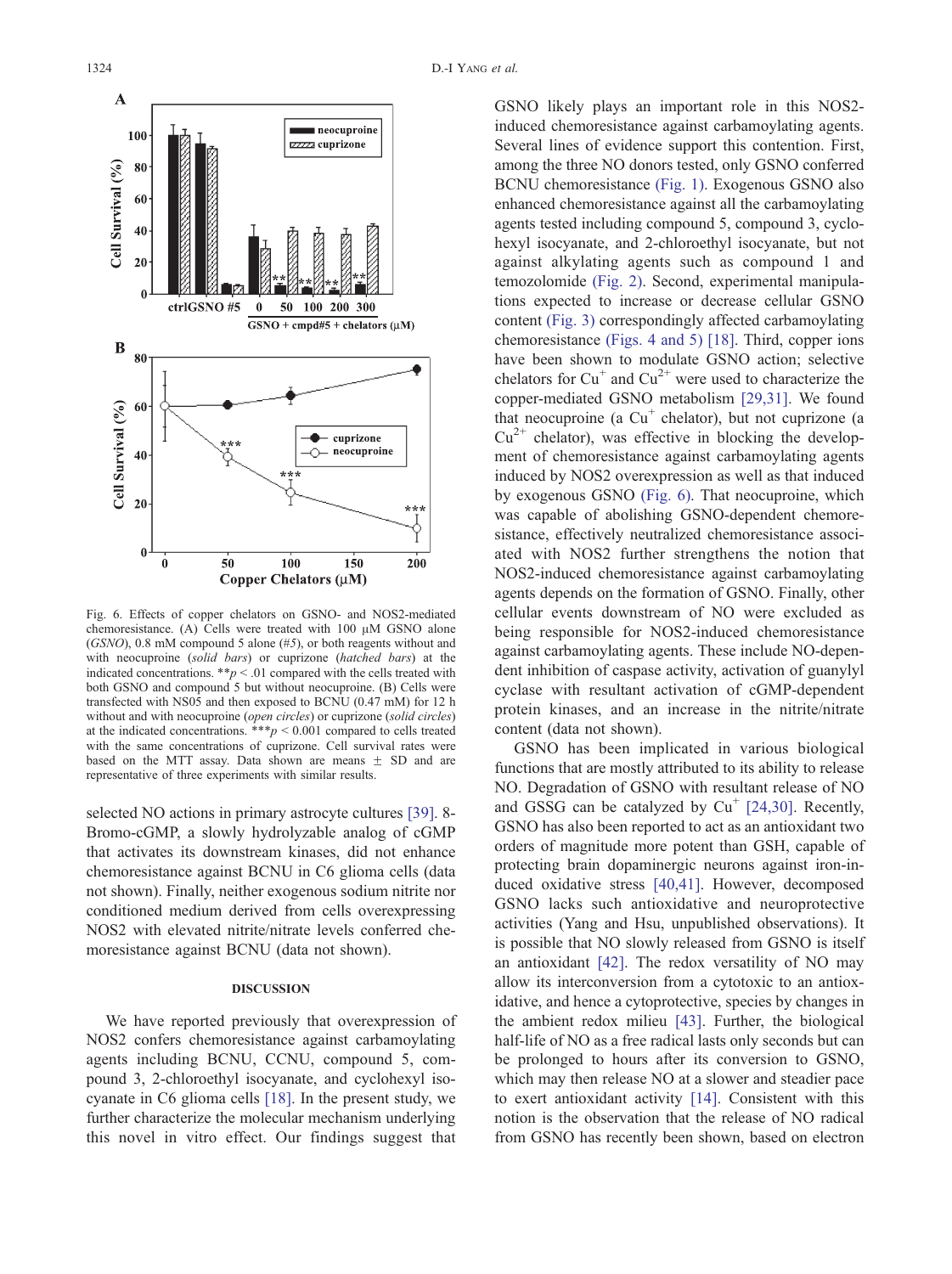paramagnetic resonance spectroscopy studies, to be a dynamic process with continuous release and trapping of NO molecules, thereby substantially extending the biological half-life of available NO [\[44\].](#page-10-0) As compared with O2, NO is also relatively inert to reduction to nitroxyl anions under physiological conditions [\[45\].](#page-10-0) Wink et al. [\[46\]](#page-10-0) have compared the effect of various NO donors on hydrogen peroxide-mediated toxicity and established a direct correlation between NO formation and cytoprotection. Specifically they showed that SIN-1 (a peroxynitrite-releasing agent) and sodium nitroprusside (SNP), both of which do not release appreciable amounts of NO, enhanced hydrogen peroxide-mediated cytotoxicity, whereas GSNO, SNAP, and DEA/NO, which release NO, exerted protective effects in V79 Chinese hamster lung fibroblasts [\[46\].](#page-10-0) In addition, only those NO donors with longer half-lives protect rat oligodendrocyte cultures from intracellular glutathione depletion caused by cysteine deprivation [\[47\]](#page-10-0). We have observed similar findings that SIN-1 failed to exert any protective effects but GSNO and SNAP pretreatment as well as NOS2 overexpression were effective in protecting C6 glioma cells against BCNU carbamoylating cytotoxicity. Cellular proteins undergoing carbamoylation may lose their biological functions. Carbamoylation may render those enzymes critically involved in maintaining cellular redox homeostasis, such as glutathione reductase, irreversibly nonfunctional, thereby leading to accumulation of GSSG  $[48 - 50]$ . In this respect carbamoylation may be considered as a chemical-induced oxidative stress that can be antagonized by antioxidants, namely, GSNO and NAC, as shown in the present study. The beneficial action of GSNO has also been revealed in an in vivo paradigm, in which GSNO given before reperfusion afforded tissue protection against postischemic myocardial injury in rabbits [\[51\]](#page-10-0). These results together demonstrate a cytoprotective role of GSNO, which may be caused by the sustained release of NO itself in various experimental settings both in vitro and in vivo. Overall, results from the present study are compatible with the contention that GSNO may also serve as a NO reservoir that slowly releases NO to antagonize oxidative stress induced by exposure to carbamoylating chemotherapeutic agents.

An increase in the number of cells immunostained with GSNO-specific antibody in C6 glioma cells was noted after exposure to 300  $\mu$ M Angeli's salt for 12 h, which also resulted in cytoprotective effects against 100 µg/ml BCNU (data not shown). Angeli's salt is known to release nitroxyl anion. Under appropriate conditions, the nitroxyl anion released from Angeli's salt may be oxidized into NO radical by one-electron oxidants including ferricyanide (Fe(III)( $CN_6$ )<sup>3-</sup>), which confers dramatic protection against Angeli's salt-mediated cytotoxicity in Chinese hamster V79 lung fibroblast cells [\[52\]](#page-10-0). Furthermore, copper ions [\[53\]](#page-10-0) and cytochrome P450 have been suggested to play a role in converting the nitroxyl anion generated by Angeli's salt into NO, which was implicated in Angeli's salt-mediated vasodilatory actions on rat aorta [\[54\].](#page-11-0) In contrast, NO is relatively inert to reduction to nitroxyl anions under physiological conditions [\[45\].](#page-10-0) Thus, the interesting possibility of GSNO formation by interaction of glutathione with NO indirectly produced from Angeli's salt, possibly due to the presence of oneelectron oxidant metal ions in culture medium, cannot be excluded. However, nitroxyl anions released by Angeli's salt have also been implicated in injuries caused by myocardial ischemia/reperfusion in vivo [\[51\]](#page-10-0) and lung fibroblast cells in vitro [\[52\].](#page-10-0) The detailed mechanisms underlying these observations regarding the effects of Angeli's salt require extensive further investigation and are beyond the scope of the present study.

While causing chemoresistance at concentrations below 300  $\mu$ M, GSNO over 400  $\mu$ M began to cause cytotoxicity in C6 cells independent of BCNU exposure (data not shown). GSNO at 1 mM has been shown to substantially inhibit mitochondrial complex I activity [\[55\].](#page-11-0) GSNO may be decomposed into NO and GSSG, both of which act as pro-oxidants at higher concentrations. Thus, the concentrations of this endogenous and physiologically relevant NO carrier in tumor cells appear to be critical in determining whether it causes carbamoylating chemoresistance or cytotoxicity. Further investigation is required to examine whether GSNO metabolism in malignant brain tumors is distinct from that in normal brain tissues or meningiomas. S-Nitrosocysteinylglycine (CGSNO) is a potential metabolic intermediate of GSNO recently proposed as a novel cGMP-independent mechanism for regulating certain biological effects of GSNO [\[56 –58\].](#page-11-0) GSNO has been previously demonstrated to be a substrate for  $\gamma$ -glutamyl transpeptidase ( $\gamma$ -GT), an enzyme hydrolyzing the  $\gamma$ -glutamyl moiety of glutathione to form glutamate and cysteinylglycine. CGSNO is more susceptible to transition metal ion-dependent decomposition than GSNO [\[59\].](#page-11-0) In the present study, we demonstrated the pivotal role of GSNO formation mediating NOS2-dependent chemoresistance against carbamoylating agents including BCNU. Whether GSNO is degraded into CGSNO by  $\gamma$ -GT prior to release of NO in our experimental setting and the potential roles of CGSNO in carbamoylating chemoresistance require further studies.

Chloroethylnitrosoureas, especially BCNU, have been a mainstay in the adjunct chemotherapy of GBM following surgical resection and radiation. Unfortunately, the clinical outcomes with the combination of these three modalities of treatment remain far from satisfactory. The underlying mechanisms of chemoresistance against chloroethylnitrosoureas such as BCNU are not fully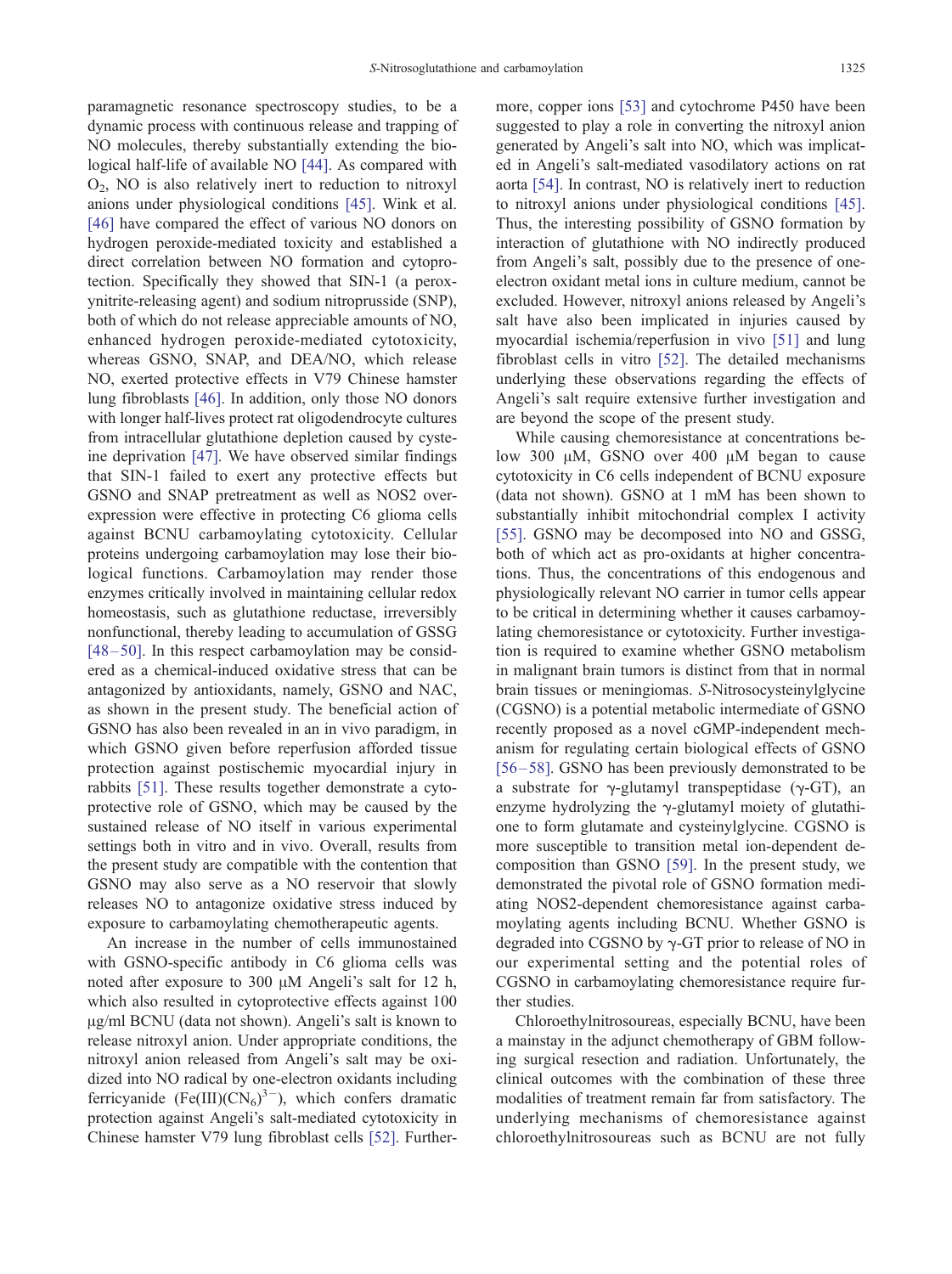<span id="page-9-0"></span>understood. The present study reveals that GSNO derived from NO and glutathione may directly alter glioma resistance to carbamoylating chemotherapeutic agents. Heightened NOS2 expression has been detected in malignant glioblastomas as compared with normal brain tissues [12] or meningiomas [13]. Surgical procedures or radiation therapy may also result in inflammatory responses leading to enhanced NOS2 expression. Formation of GSNO may therefore occur in malignant brain tumors prior to the initiation of BCNU therapy, thereby causing chemoresistance against carbamoylating agents. Interestingly, we have observed that SNAP, a NO-releasing nitrosothiol, was effective in increasing GSNO formation [\(Fig. 3D\)](#page-4-0) and neutralizing BCNU cytotoxicity under a pretreatment condition (data not shown), but not in a cotreatment paradigm [\(Fig. 1B\).](#page-2-0) Similarly, overexpression of NOS2 also has to occur before application of BCNU to develop NO-mediated chemoresistance [18]. It is likely that SNAP, a nitrosothiol, is capable of increasing the cellular GSNO content as NOS2 and GSNO do, but it takes additional time for GSNO to be synthesized. In contrast, GSNO is expected to exert its anticarbamoylation effects on application without intermediate synthetic steps.

In conclusion, results from this study suggest that GSNO formation as a result of NOS2 expression may represent an important mechanism underlying the development of chemoresistance against carbamoylating agents in glioma cells that is independent of the wellknown vascular actions of NO including angiogenesis [\[60\].](#page-11-0) Such an effect is also distinct from other known mechanisms of resistance to chemotherapeutic agents, such as the induction of O6-alkylguanine-DNA alkyltransferase [\[61\]](#page-11-0) and DNA mismatch repair [\[62\],](#page-11-0) which are more likely to render GBM resistant to the alkylating action of chloroethylnitrosoureas. Application of NOS inhibitors to reduce NO formation is within reach in clinical studies [\[63\].](#page-11-0) Pharmacological modulation of NO or GSNO formation may open a novel avenue to reduce chemoresistance against BCNU in GBM.

Acknowledgments—The authors thank Dr. Alan C. Sartorelli (Department of Pharmacology, Yale University) for the generous supply of compounds 1, 3, and 5 and Dr. W. Robert Bishop (Schering-Plough Corp.) for temozolomide. This work was supported by the National Science Council in Taiwan (NSC90-2314-B-320-012 to D.-I.Y.) and by Washington University School of Medicine—Pharmacia Biomedical Research Support Program and a Lowell B. Miller Memorial Research Grant (National Brain Tumor Foundation) to C.Y.H.

#### **REFERENCES**

- [1] Kleihues, P.; Soylemezoglu, F.; Schauble, B.; Scheithauer, B. W.; Burger, P. C. Histopathology, classification and grading of gliomas. Glia 15:211-221; 1995.
- [2] Rajkumar, S. V.; Buckner, J. C.; Schomberg, P. J.; Pitot, H. C. T.; Ingle, J. N.; Cascino, T. L. Phase I evaluation of pre-irradiation chemotherapy with carmustine and cisplatin and accelerated radi-

ation therapy in patients with high-grade gliomas. Neurosurgery 44:67 – 73; 1999.

- [3] Paoletti, P. Therapeutic strategy for central nervous system tumors: present status, criticism and potential. J. Neurosurg. Sci.  $28:51 - 60$ ; 1984.
- [4] Fine, H. A.; Dear, K. B.; Loeffler, J. S.; Black, P. M.; Canellos, G. P. Meta-analysis of radiation therapy with and without adjuvant chemotherapy for malignant gliomas in adults. Cancer 71:2585 – 2597; 1993.
- [5] Green, S. B.; Byar, D. P.; Walker, M. D.; Pistenmaa, D. A.; Alexander, E. J.; Batzdorf, U.; Brooks, W. H.; Hunt, W. E.; Mealey, J. J.; Odom, G. L.; Paoletti, P.; Ransohoff, J. D.; Robertson, J. T.; Selker, R. G.; Shapiro, W. R.; Smith, K. R. J.; Wilson, C. B.; Strike, T. A. Comparisons of carmustine, procarbazine, and high-dose methylprednisolone as additions to surgery and radiotherapy for the treatment of malignant glioma. Cancer Treat. Rep. 67:121 – 132; 1983.
- [6] Walker, M. D.; Green, S. B.; Byar, D. P.; Alexander, E. J.; Batzdorf, U.; Brooks, W. H.; Hunt, W. E.; MacCarty, C. S.; Mahaley, M. S. J.; Mealey, J. J.; Owens, G.; Ransohoff, J. D.; Robertson, J. T.; Shapiro, W. R.; Smith, K. R. J.; Wilson, C. B.; Strike, T. A. Randomized comparisons of radiotherapy and nitrosoureas for the treatment of malignant glioma after surgery. N. Engl. J. Med. 303:1323 – 1329; 1980.
- [7] Nutt, C. L.; Noble, M.; Chambers, A. F.; Cairncross, J. G. Differential expression of drug resistance genes and chemosensitivity in glial cell lineages correlate with differential response of oligodendrogliomas and astrocytomas to chemotherapy. Cancer Res. 60:4812 – 4818; 2000.
- [8] Rolhion, C.; Penault-Llorca, F.; Kemeny, J. L.; Kwiatkowski, F.; Lemaire, J. J.; Chollet, P.; Finat-Duclos, F.; Verrelle, P. O(6) methylguanine-DNA methyltransferase gene (MGMT) expression in human glioblastomas in relation to patient characteristics and p53 accumulation. Int. J. Cancer 84:416 – 420; 1999.
- [9] Ali-Osman, F.; Stein, D. E.; Renwick, A. Glutathione content and glutathione-S-transferase expression in 1,3-bis(2-chloroethyl)-1 nitrosourea-resistant human malignant astrocytoma cell lines. Cancer Res. 50:6976-6980; 1990.
- [10] Xie, Q. W.; Cho, H. J.; Calaycay, J.; Mumford, R. A.; Swiderek, K. M.; Lee, T. D.; Ding, A.; Troso, T.; Nathan, C. Cloning and characterization of inducible nitric oxide synthase from mouse macrophages. Science 256:225-228; 1992.
- [11] Fujisawa, H.; Ogura, T.; Hokari, A.; Weisz, A.; Yamashita, J.; Esumi, H. Inducible nitric oxide synthase in a human glioblastoma cell line. J. Neurochem. 64:85-91; 1995.
- [12] Hara, E.; Takahashi, K.; Tominaga, T.; Kumabe, T.; Kayama, T.; Suzuki, H.; Fujita, H.; Yoshimoto, T.; Shirato, K.; Shibahara, S. Expression of heme oxygenase and inducible nitric oxide synthase mRNA in human brain tumors. Biochem. Biophys. Res. Commun. 224:153 – 158; 1996.
- [13] Ellie, E.; Loiseau, H.; Lafond, F.; Arsaut, J.; Demotes-Mainard, J. Differential expression of inducible nitric oxide synthase mRNA in human brain tumours. NeuroReport 7:294 – 296; 1995.
- [14] Chiueh, C. C.; Rauhala, P. The redox pathway of S-nitrosoglutathione, glutathione and nitric oxide in cell to neuron communications. Free Radic. Res. 31:641-650; 1999.
- [15] Rauhala, P.; Lin, A. M.; Chiueh, C. C. Neuroprotection by Snitrosoglutathione of brain dopamine neurons from oxidative stress. FASEB J. 12:165-173; 1998.
- [16] Beckman, J. S.; Beckman, T. W.; Chen, J.; Marshall, P. A.; Freeman, B. A. Apparent hydroxyl radical production by peroxynitrite: implications for endothelial injury from nitric oxide and superoxide. Proc. Natl. Acad. Sci. USA. 87:1620-1624; 1990.
- [17] Wheeler, G. P.; Bowdon, B. J.; Grimsley, J. A.; Lloyd, H. H. Interrelationships of some chemical, physicochemical, and biological activities of several 1-(2-haloethyl)-1-nitrosoureas. Cancer Res. 34:194-200; 1974.
- [18] Yin, J. H.; Yang, D. I.; Chou, H.; Thompson, E. M.; Xu, J.; Hsu, C. Y. Inducible nitric oxide synthase neutralizes carbamoylating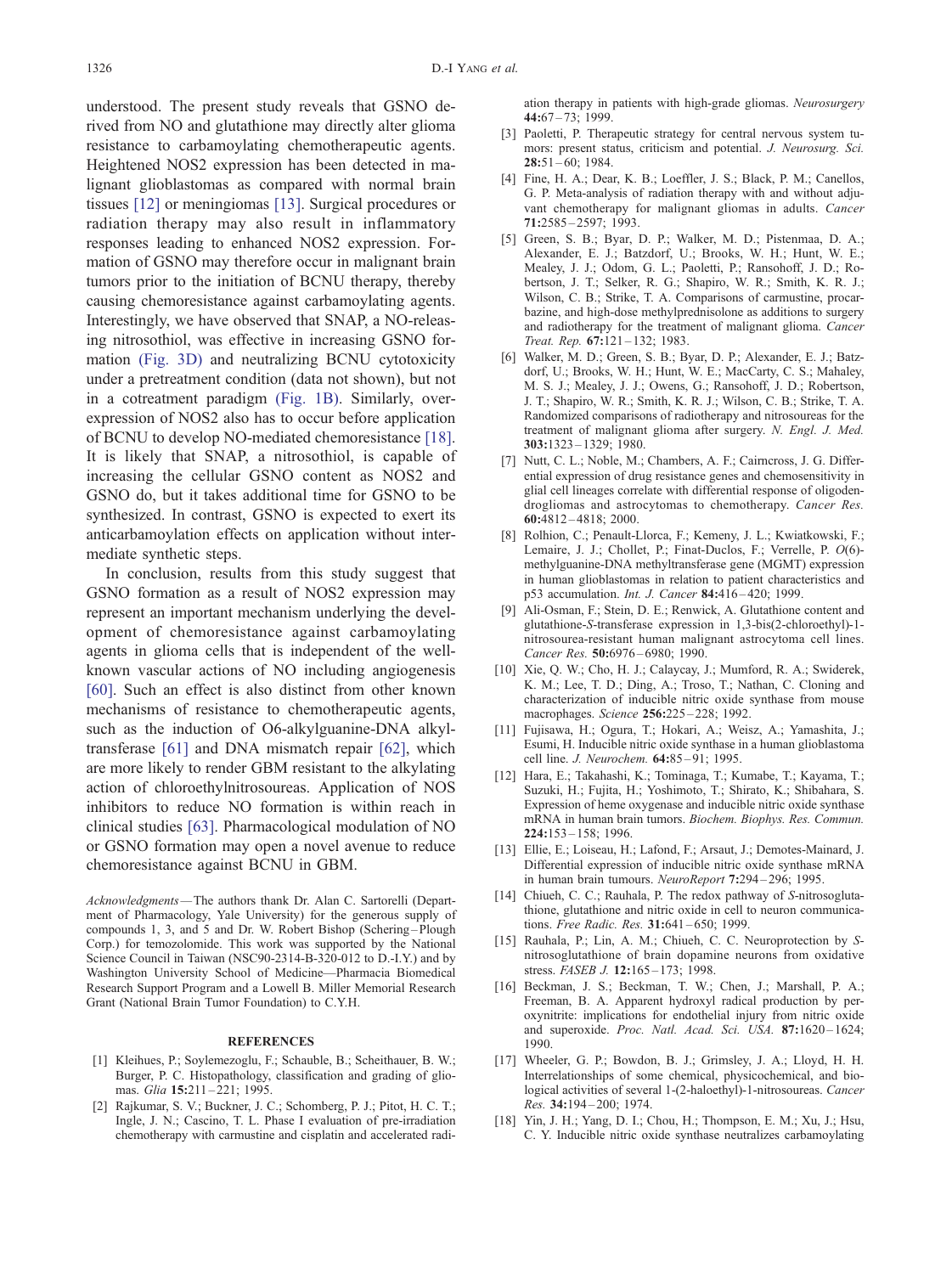<span id="page-10-0"></span>potential of 1,3-bis(2-chloroethyl)-1-nitrosourea in C6 glioma cells. J. Pharmacol. Exp. Ther. 297:308-315; 2001.

- [19] Shyam, K.; Penketh, P. G.; Loomis, R. H.; Rose, W. C.; Sartorelli, A. C. Antitumor 2-(aminocarbonyl)-1,2-bis(methylsulfonyl)-1-(2 chloroethyl)-hydrazines. J. Med. Chem. 39:796 – 801; 1996.
- [20] Penketh, P. G.; Shyam, K.; Sartorelli, A. C. Comparison of DNA lesions produced by tumor-inhibitory 1,2-bis(sulfonyl)hydrazines and chloroethylnitrosoureas. Biochem. Pharmacol. 59:283 – 291; 2000.
- [21] Yin, J. H.; Yang, D. I.; Ku, G.; Hsu, C. Y. iNOS expression inhibits hypoxia-inducible factor-1 activity. Biochem. Biophys. Res. Commun. 279:30-34; 2000.
- [22] Tsikas, D.; Sandmann, J.; Ikic, M.; Fauler, J.; Stichtenoth, D. O.; Frolich, J. C. Analysis of cysteine and N-acetylcysteine in human plasma by high-performance liquid chromatography at the basal state and after oral administration of N-acetylcysteine. J. Chromatogr. B Biomed. Sci. Appl. 708:55-60; 1998.
- [23] Xu, J.; Yeh, C.-H.; Chen, S.; He, L.; Sense, S. L.; Canzoniero, L. M. T.; Choi, D. W.; Hsu, C. Y. Involvement of de novo ceramide biosynthesis in tumor necrosis factor-a/cycloheximide-induced cerebral endothelial cell death. J. Biol. Chem. 273:16521 – 16526; 1998.
- [24] Stubauer, G.; Giuffre, A.; Sarti, P. Mechanism of S-nitrosothiol formation and degradation mediated by copper ions. J. Biol. Chem. 274:28128-28133; 1999.
- [25] Anderson, M. E.; Meister, A. Transport and direct utilization of gamma-glutamylcyst(e)ine for glutathione synthesis. Proc. Natl. Acad. Sci. USA. 80:707-711; 1983.
- [26] Singh, I.; Pahan, K.; Khan, M.; Singh, A. K. Cytokine-mediated induction of ceramide production is redox-sensitive: implications to proinflammatory cytokine-mediated apoptosis in demyelinating diseases. J. Biol. Chem. 273:20354 – 20362; 1998.
- [27] Hirrlinger, J.; Konig, J.; Keppler, D.; Lindenau, J.; Schulz, J. B.; Dringen, R. The multidrug resistance protein MRP1 mediates the release of glutathione disulfide from rat astrocytes during oxidative stress. J. Neurochem. **76:**627-636; 2001.
- [28] Hirrlinger, J.; Schulz, J. B.; Dringen, R. Glutathione release from cultured brain cells: multidrug resistance protein 1 mediates the release of GSH from rat astroglial cells. J. Neurosci. Res. 69: 318 – 326; 2002.
- [29] Gordge, M. P.; Meyer, D. J.; Hothersall, J.; Neild, G. H.; Payne, N. N.; Noronha-Dutra, A. Copper chelation-induced reduction of the biological activity of S-nitrosothiols. Br. J. Pharmacol. 114: 1083 – 1089; 1995.
- [30] Gorren, A. C.; Schrammel, A.; Schmidt, K.; Mayer, B. Decomposition of S-nitrosoglutathione in the presence of copper ions and glutathione. Arch. Biochem. Biophys. 330:219 – 228; 1996.
- [31] Al-Sa'doni, H. H.; Megson, I. L.; Bisland, S.; Butler, A. R.; Flitney, F. W. Neocuproine, a selective Cu(I) chelator, and the relaxation of rat vascular smooth muscle by S-nitrosothiols. Br. J. Pharmacol. 121:1047-1050; 1997.
- [32] Pfeiffer, S.; Schrammel, A.; Schmidt, K.; Mayer, B. Electrochemical determination of S-nitrosothiols with a Clark-type nitric oxide electrode. Anal. Biochem. 258:68-73; 1998.
- [33] Schrammel, A.; Pfeiffer, S.; Schmidt, K.; Koesling, D.; Mayer, B. Activation of soluble guanylyl cyclase by the nitrovasodilator 3 morpholinosydnonimine involves formation of S-nitrosoglutathione. Mol. Pharmacol. 54:207-212; 1998.
- [34] De Man, J. G.; Moreels, T. G.; De Winter, B. Y.; Herman, A. G.; Pelckmans, P. A. Neocuproine potentiates the activity of the nitrergic neurotransmitter but inhibits that of S-nitrosothiols. Eur. J. Pharmacol. 381:151-159; 1999.
- [35] Gocmen, C.; Gokturk, H. S.; Ertug, P. U.; Onder, S.; Dikmen, A.; Baysal, F. Effect of neocuproine, a selective Cu(I) chelator, on nitrergic relaxations in the mouse corpus cavernosum. Eur. J. Pharmacol. 406:293-300; 2000.
- [36] De Man, J. G.; Moreels, T. G.; De Winter, B. Y.; Herman, A. G.; Pelckmans, P. A. Pre- and postjunctional protective effect of neocuproine on the nitrergic neurotransmitter in the mouse gastric fundus. Br. J. Pharmacol. 132:277 – 285; 2001.
- [37] Romeo, A. A.; Capobianco, J. A.; English, A. M. Heme nitrosylation of deoxyhemoglobin by S-nitrosoglutathione requires copper. J. Biol. Chem. 277:24135 – 24141; 2002.
- [38] Troy, C. M.; Rabacchi, S. A.; Friedman, W. J.; Frappier, T. F.; Brown, K.; Shelanski, M. L. Caspase-2 mediates neuronal cell death induced by beta-amyloid. J. Neurosci. 20:1386-1392; 2000.
- [39] Sporbert, A.; Mertsch, K.; Smolenski, A.; Haseloff, R. F.; Schonfelder, G.; Paul, M.; Ruth, P.; Walter, U.; Blasig, I. E. Phosphorytlation of vasodilator-stimulated phosphoprotein: a consequence of nitric oxide- and cGMP-mediated signal transduction in brain capillary endothelial cells and astrocytes. Brain Res. Mol. Brain Res. 67:258 – 266; 1999.
- [40] Rauhala, P.; Mohanakumar, K. P.; Sziraki, I.; Lin, A. M.; Chiueh, C. C. S-nitrosothiols and nitric oxide, but not sodium nitroprusside, protect nigrostriatal dopamine neurons against iron-induced oxidative stress in vivo. Synapse 23:58-60; 1996.
- [41] Rauhala, P.; Lin, A. M.; Chiueh, C. C. Neuroprotection by Snitrosoglutathione of brain dopamine neurons from oxidative stress. FASEB J. 12:165-173; 1998.
- [42] Singh, R. J.; Hogg, N.; Goss, S. P.; Antholine, W. E.; Kalyanaraman, B. Mechanism of superoxide dismutase/ $H_2O_2$ -mediated nitric oxide release from S-nitrosoglutathione: role of glutamate. Arch. Biochem. Biophys. 372:8-15; 1999.
- [43] Kilbourn, R. G.; Szabo, C.; Traber, D. L. Beneficial versus detrimental effects of nitric oxide synthase inhibitors in circulatory shock: lessons learned from experimental and clinical studies. Shock 7:235-246; 1997.
- [44] Sheu, F. S.; Zhu, W.; Fung, P. C. Direct observation of trapping and release of nitric oxide by glutathione and cysteine with electron paramagnetic resonance spectroscopy. Biophys. J. 78: 1216 – 1226; 2000.
- [45] Bartberger, M. D.; Liu, W.; Ford, E.; Miranda, K. M.; Switzer, C.; Fukuto, J. M.; Farmer, P. J.; Wink, D. A.; Houk, K. N. The reduction potential of nitric oxide (NO) and its importance to NO biochemistry. Proc. Natl. Acad. Sci. USA 99:10958 – 10963; 2002.
- [46] Wink, D. A.; Cook, J. A.; Pacelli, R.; DeGraff, W.; Gamson, J.; Liebmann, J.; Krishna, M. C.; Mitchell, J. B. The effect of various nitric oxide-donor agents on hydrogen peroxide-mediated toxicity: a direct correlation between nitric oxide formation and protection. Arch. Biochem. Biophys. 331:241 – 248; 1996.
- [47] Rosenberg, P. A.; Li, Y.; Ali, S.; Altiok, N.; Back, S. A.; Volpe, J. J. Intracellular redox state determines whether nitric oxide is toxic or protective to rat oligodendrocytes in culture. J. Neurochem. 73:476 – 484; 1999.
- [48] Tew, K. D.; Kyle, G.; Johnson, A.; Wang, A. L. Carbamoylation of glutathione reductase and changes in cellular and chromosome morphology in a rat cell line resistant to nitrogen mustards but collaterally sensitive to nitrosoureas. Cancer Res. 45:2326-2333; 1985.
- [49] Jochheim, C. M.; Baillie, T. A. Selective and irreversible inhibition of glutathione reductase in vitro by carbamate thioester conjugates of methyl isocyanate. Biochem. Pharmacol. 47: 1197 – 1206; 1994.
- [50] Vanhoefer, U.; Yin, M. B.; Harstrick, A.; Seeber, S.; Rustum, Y. M. Carbamoylation of glutathione reductase by N,N-bis(2 chloroethyl)-N-nitrosourea associated with inhibition of multidrug resistance protein (MRP) function. Biochem. Pharmacol. 53:801 – 809; 1997.
- [51] Ma, X. L.; Gao, F.; Liu, G. L.; Lopez, B. L.; Christopher, T. A.; Fukuto, J. M.; Wink, D. A.; Feelisch, M. Opposite effects of nitric oxide and nitroxyl on postischemic myocardial injury. Proc. Natl. Acad. Sci. USA 96:14617-14622; 1999.
- [52] Wink, D. A.; Feelisch, M.; Fukuto, J.; Chistodoulou, D.; Jourd'heuil, D.; Grisham, M. B.; Vodovotz, Y.; Cook, J. A.; Krishna, M.; DeGraff, W. G.; Kim, S.; Gamson, J.; Mitchell, J. B. The cytotoxicity of nitroxyl: possible implications for the pathophysiological role of NO. Arch. Biochem. Biophys. 351:66-74; 1998.
- [53] Nelli, S.; Hillen, M.; Buyukafsar, K.; Martin, W. Oxidation of nitroxyl anion to nitric oxide by copper ions. Br. J. Pharmacol. 131:356 – 362; 2000.